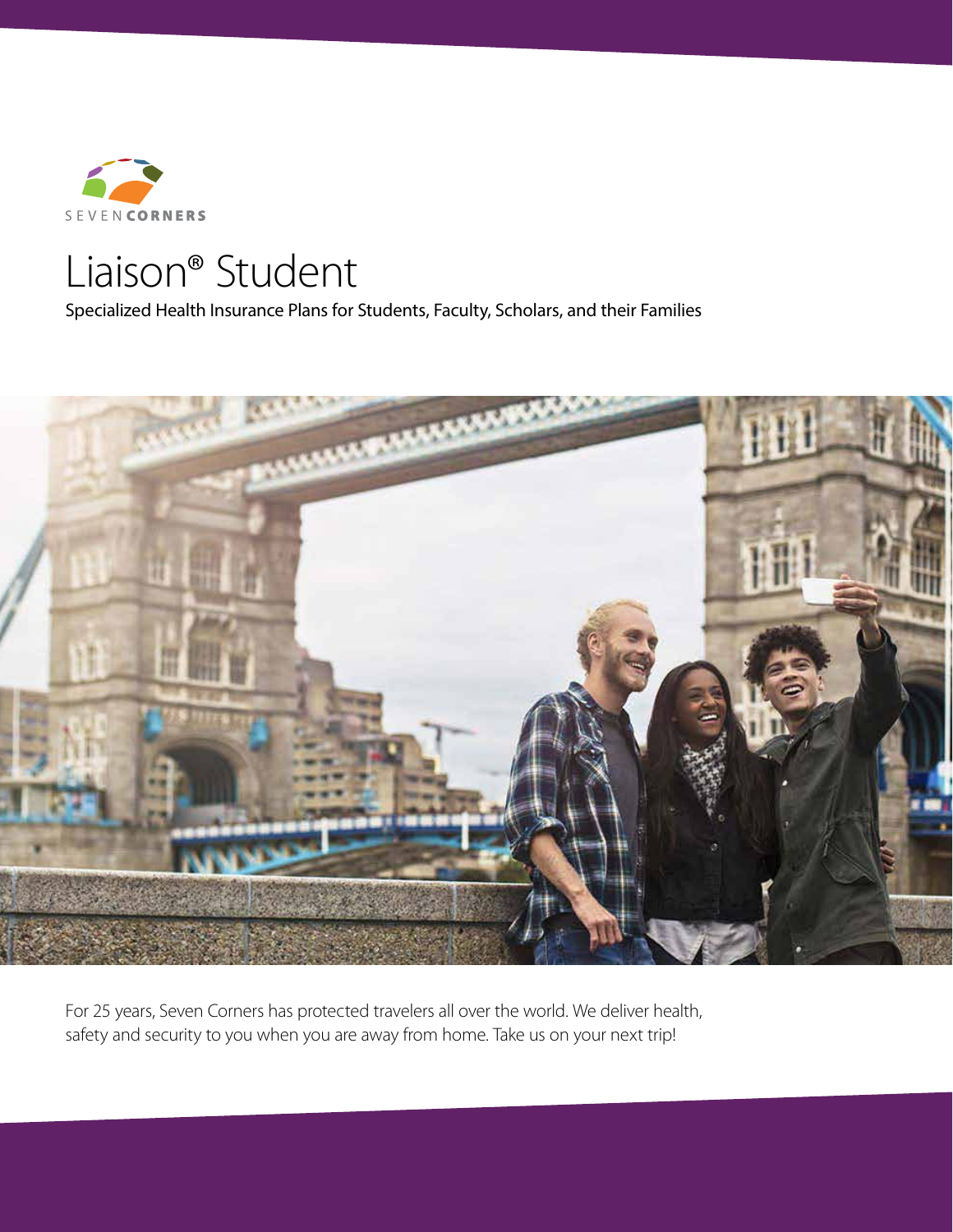

## Why do I need student travel medical insurance?

Many schools, visa programs, and countries require you to have student travel insurance when you arrive.

In addition, your health insurance at home may not cover you when you travel abroad, which means you may be responsible for the bill if you get sick or hurt when traveling. Some foreign medical providers will even require you to pay for services upfront before they treat you.

#### **WHY BUY A LIAISON**® **STUDENT PLAN?**

You're busy studying or teaching abroad, and you need reliable protection. No matter where you go, our Liaison Student plans follow you with comprehensive medical coverage, an extensive network of providers, and 24-hour travel assistance. Make sure you're covered before you leave home!

#### **WHO CAN BUY A LIAISON STUDENT PLAN?**

Requirements for the primary participant – The person listed first on the policy (primary participant) must be a full-time student, faculty member, or scholar between 12 and 64 years of age, who is engaged in fulltime educational or research activities while residing outside their home country.<sup>1</sup> They must also meet these requirements:

- U.S. citizens traveling outside the United States You must have a valid visa issued by your host country, if required. U.S. citizens cannot buy a Liaison Student plan for travel to the United States and/or U.S. territories.
- Non-U.S. citizens traveling to the United States You are required to have a valid J-1, H-3, F-1, M-1 or Q-1 visa or similar appropriate visa and may participate in an OPT program.
- Non-U.S. citizens traveling outside the United States You must have a valid visa issued by your host country, if required.

Requirements for dependents – The primary participant can buy coverage for their legal spouse (your legal domestic partner or legal civil partner) and unmarried children (over 13 days and under 19 years or under 26 years if attending an accredited institution full-time).

1 For non-U.S. citizens, home country is the country where you have your permanent residence. For U.S. citizens, home country is always the United States.

Coverholder at **LLOYD'S** 

#### **Underwriter**

You can feel confident with Liaison Student's strong financial backing through Certain Underwriters at Lloyd's, London an established organization with an AM Best rating of A (Excellent). Rest assured, your coverage will be there when you need it.



#### **Administrator**

Seven Corners<sup>2</sup> handles your insurance needs from start to finish. We process your purchase, provide all documents, and handle any claims. In addition, our own 24/7 in-house travel assistance team, Seven Corners Assist, will take care of your travel needs, including emergency situations.

2 Seven Corners operates under the name, Seven Corners Insurance Services, in California.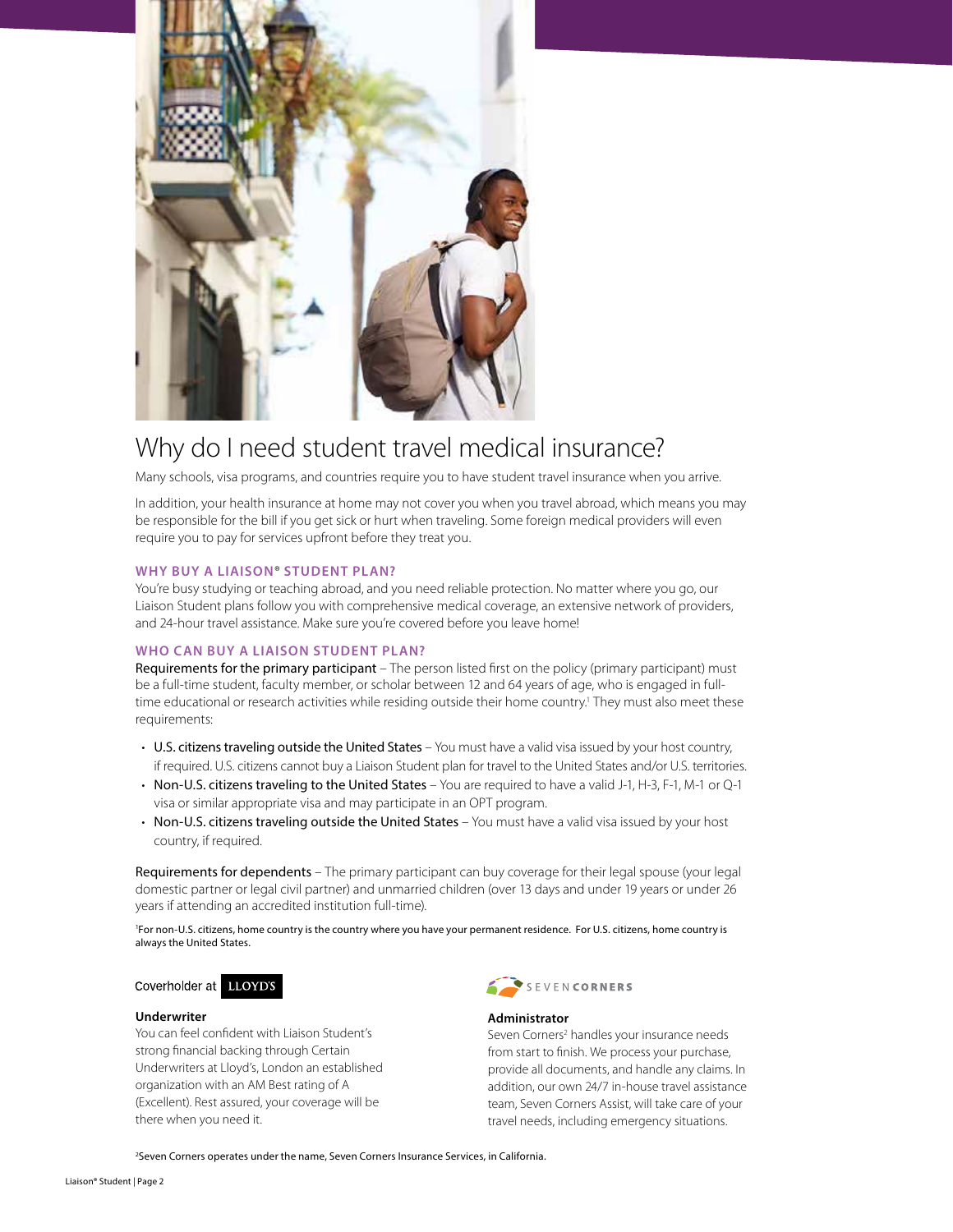## **Length of Coverage**

**Coverage Length** – Your coverage length may vary from 5 days to 364 days and is renewable as long as the primary participant is eligible for the plan.

**Effective Date** – This is the start date of your plan, on the later of the following: 1) 12 a.m. the day after we receive your application and correct payment if you apply online or by fax; 2) 12 a.m. the day after the postmark date of your application and correct payment if you apply by mail; 3) The moment you depart your home country; or 4) 12 a.m. on the date you request on your application.

**Expiration Date** – The date coverage for you ends, which is the earliest of the following: 1) The moment you return to your home country (except for Extension of Benefits in Home Country and Incidental Trips to Home Country); 2) 11:59 p.m. on the date shown on your ID card; 3) 11:59 p.m. on the date that is the end of the period for which you paid premium; or 4) The moment you fail to be eligible for the plan.

*All times above refer to United States Eastern Time.* 

#### **EXTENDING YOUR COVERAGE**

You can extend coverage as long as the primary participant is eligible for the plan. If you initially buy less than 364 days of coverage, you may buy additional time, from a minimum of 5 days to a total of 364 days. We will email you a renewal notice before your coverage expires, giving you the option to renew your plan. A \$5 administrative fee is charged for each renewal.

When we receive your payment for the extension, we will extend your plan's expiration date. A new coinsurance will apply beginning the 365<sup>th</sup> day of continuous coverage and beginning each additional 365<sup>th</sup> day thereafter.

Your original effective date is used to determine if the lifetime medical maximum amount has been reached and to determine pre-existing conditions.

## **Purchasing Liaison Student**

You may purchase Liaison Student online. Once you complete your purchase, you will immediately receive a receipt, a summary of your benefits, an ID card, and a copy of the Certificate of Insurance. The certificate is the legal document that explains how your coverage works and describes all benefits and exclusions. We recommend you read your insurance certificate, so you understand how your Liaison Student insurance plan works.

## **Coverage Areas**

You can choose from two coverage areas:

- Worldwide including the United States.
- Worldwide excluding the United States.

## **Refund of Premium/Cancellation**

We will refund your payment if we receive your written request for a refund before your effective date of coverage. If your request is received after your effective date, the unused portion of the plan cost may be refunded minus a \$25 cancellation fee, if you have not submitted any claims to Seven Corners. Please send your written request for cancellation to **policy@sevencorners.com**.



#### **SEVEN CORNERS ASSIST**

What happens if you are sick in an area without appropriate medical care?

If medically necessary, we will arrange and pay to evacuate you to the nearest appropriate medical facility.

**24/7 Travel Assistance –** We can provide local weather details, currency rates, embassy contact information, interpreter referrals, help with lost passport recovery, and pre-trip information including inoculation and visa requirements.

**24/7 Medical Assistance –** We can help you locate appropriate medical care and arrange second opinions, emergency medical evacuations, medical transportation home after treatment, escorts and transportation for unaccompanied child(ren) and medical record transfers.

Contact information for Seven Corners Assist is provided on your ID card. TOLL FREE 1-800-690-6295 COLLECT CALLS 317-818-2808

assist@sevencorners.com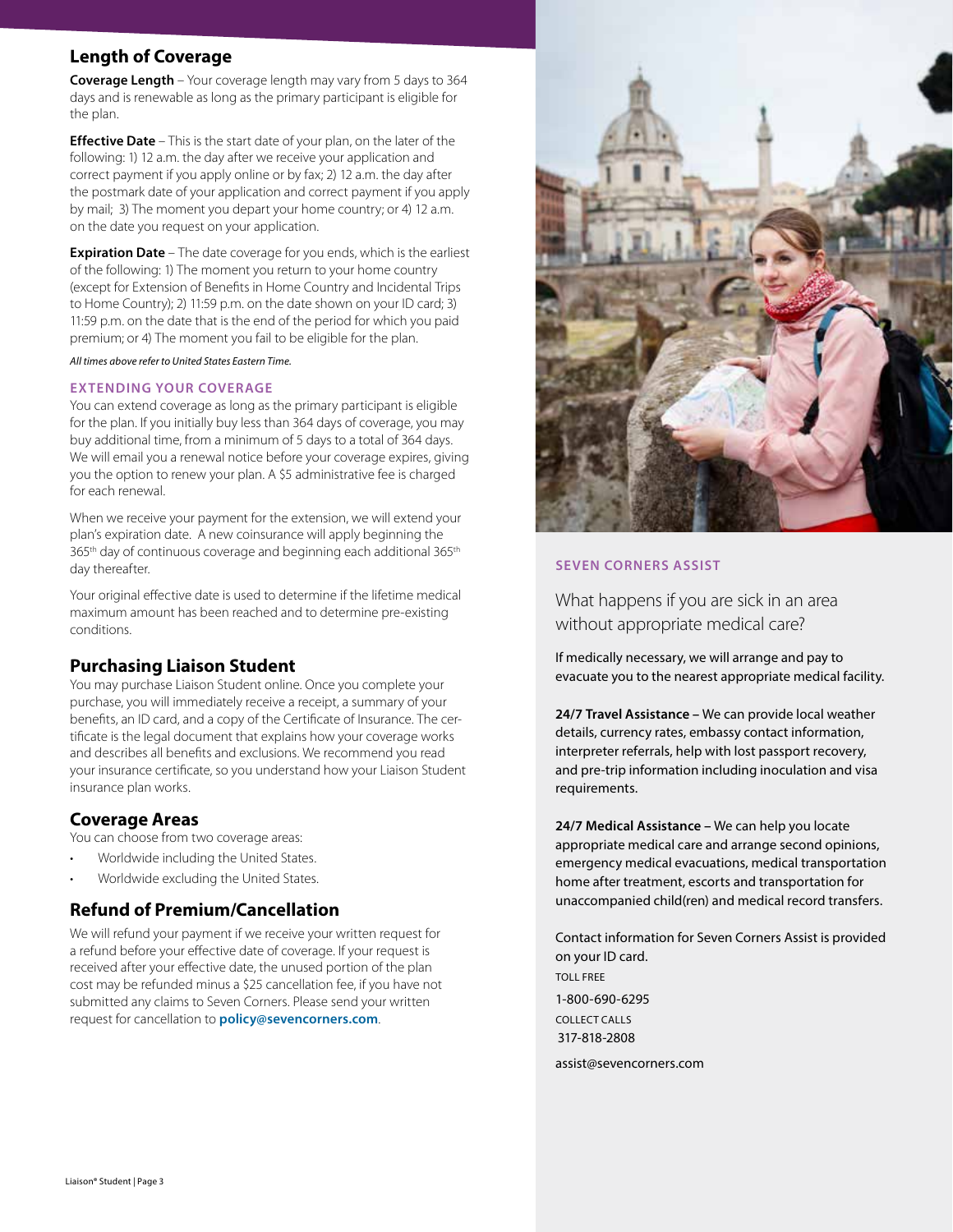

## **Pre-Certification (applies to travel in the U.S. only) The following expenses must always be pre-certified in the U.S.**

- 1. Outpatient surgeries or procedures;
- 2. Inpatient surgeries, procedures, or stays including those for rehabilitation;
- 3. Diagnostic procedures including MRI, MRA, CT, and PET Scans;
- 4. Chemotherapy;
- 5. Radiation therapy;
- 6. Physical and occupational therapies;
- 7. Home infusion therapy.

#### To comply with the pre-certification requirements, you must:

- 1. Contact Seven Corners Assist before the expense is incurred;
- 2. Comply with Seven Corners Assist's instructions;
- 3. Notify all medical providers of the pre-certification requirements and ask them to cooperate with Seven Corners Assist.

Once we pre-certify your expenses, we will review them to determine if they are covered by the plan.

#### Failure to comply with pre-certification requirements

If you do not comply with the pre-certification requirements or if the expenses are not pre-certified, we will review the expenses to determine if they are covered by the plan. If covered:

- 1. Eligible medical expenses will be reduced by 25%; and
- 2. The deductible will be subtracted from the remaining amount; and
- 3. Coinsurance will be applied.

**Pre-certification does not guarantee benefits** – Pre-certification does not guarantee coverage for, or payment of expenses.

## **WellCard™ Discounts & Services**

Lower your cost for these products and services and receive cash rewards:

- Prescription drugs save up to 50%
- Dental services save up to 45%
- Vision services save up to 50%
- Hearing aids
- Diabetic care & supplies
- Mail order vitamins
- Daily living products discounted rates for medical supplies and equipment

Share your free card with friends and family and use it even after your coverage ends. Visit **sevencorners.com/well-card** to learn more, locate participating providers and determine the available discounts. Information about WellCard will be included with your purchase documents.

*WellCard is not insurance and does not replace our existing networks.*

## **Finding Medical Providers**

Network providers can be located at: sevencorners.com/help/find-a-doctor or by contacting Seven Corners Assist.

**Inside the United States –** We offer an extensive network of providers with special network pricing and potential savings for you.

**Outside of the United States –** Seven Corners has a large international network of providers, and many of them have agreed to bill us direct for treatment they provide. We recommend you contact us for a referral, but you may seek treatment at any facility.

*Utilizing the network does not guarantee benefits or that the treating facility will bill Seven Corners direct. We do not guarantee payment to a facility or individual until we determine the expense is covered by the plan.* 

## **Important Information Regarding Your Coverage**

Please be aware this coverage is not a general health insurance plan, but an interim, limited benefit period, travel medical program intended for use while away from your home country.

This brochure is intended as a brief summary of benefits and services. It is not your certificate of insurance. If there is any difference between this brochure and your certificate, the provisions of the certificate will prevail. Benefits and premiums are subject to change.

It is your responsibility to maintain all records regarding travel history and age and provide necessary documents to Seven Corners to verify your eligibility for coverage.

#### **PPACA DISCLAIMER**

Patient Protection and Affordable Care Act: THIS IS NOT QUALIFYING HEALTH COVERAGE ("MINIMUM ESSENTIAL COVERAGE") THAT SATISFIES THE HEALTH CARE COVERAGE REQUIREMENT OF THE AFFORDABLE CARE ACT. IF YOU DON'T HAVE MINIMUM ESSENTIAL COVERAGE, YOU MAY OWE AN ADDITIONAL PAYMENT WITH YOUR TAXES.

## **J Visa Requirements**

If you have a J visa, you need a plan that meets J visa insurance requirements.

Good news! All of our student plans meet J visa requirements if you choose a medical maximum of \$100,000 or more and a deductible less than \$500.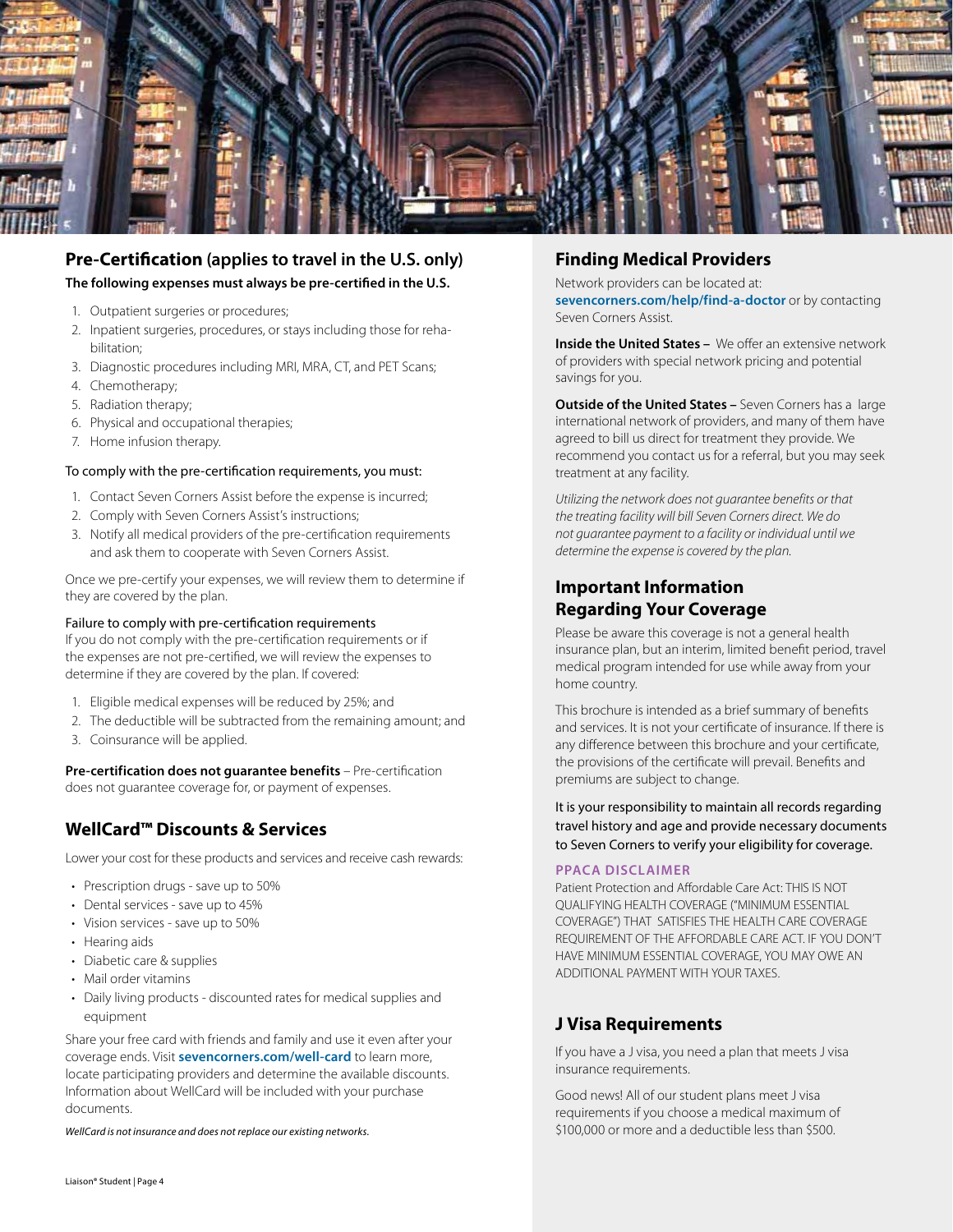## **Schedule of Benefits**

All benefits listed in this Schedule of Benefits are in United States Dollar (USD) amounts. All medical and dental benefits are subject to deductible or copay and coinsurance. All benefits are per person per disablement (injury or illness).

|                                                                                                                                                                | <b>Liaison Student Economy</b>                                                                                                                                                                       | <b>Liaison Student Choice</b>                                                                                                                                                                  | <b>Liaison Student Elite</b>                                                                                                                                       |  |  |
|----------------------------------------------------------------------------------------------------------------------------------------------------------------|------------------------------------------------------------------------------------------------------------------------------------------------------------------------------------------------------|------------------------------------------------------------------------------------------------------------------------------------------------------------------------------------------------|--------------------------------------------------------------------------------------------------------------------------------------------------------------------|--|--|
| <b>PLAN OPTIONS</b>                                                                                                                                            |                                                                                                                                                                                                      |                                                                                                                                                                                                |                                                                                                                                                                    |  |  |
| Coverage Length                                                                                                                                                | 5 days to 364 days<br>Renewable as long as primary participant<br>is eligible.                                                                                                                       | 5 days to 364 days<br>Renewable as long as primary participant<br>is eligible.                                                                                                                 | 5 days to 364 days<br>Renewable as long as primary participant<br>is eligible.                                                                                     |  |  |
| Coverage Area                                                                                                                                                  | Worldwide including & excluding the U.S.                                                                                                                                                             | Worldwide including & excluding the U.S.                                                                                                                                                       | Worldwide including & excluding the U.S.                                                                                                                           |  |  |
| Lifetime Medical Maximum                                                                                                                                       | \$5,000,000                                                                                                                                                                                          | \$5,000,000                                                                                                                                                                                    | \$5,000,000                                                                                                                                                        |  |  |
| Medical Maximum Options<br>(per person per disablement)                                                                                                        | Ages 14 days to 64:<br>\$50,000; \$100,000; \$250,000; \$500,000;<br>\$1,000,000                                                                                                                     | Ages 14 days to 64:<br>\$50,000; \$100,000; \$250,000; \$500,000;<br>\$1,000,000                                                                                                               | Ages 14 days to 64:<br>\$50,000; \$100,000; \$250,000; \$500,000;<br>\$1,000,000                                                                                   |  |  |
| Deductible Options (You pay)<br>(per person per disablement)                                                                                                   | \$0, \$50, \$100, \$250, \$500, \$1,000                                                                                                                                                              | \$0, \$50, \$100, \$250, \$500, \$1,000                                                                                                                                                        | \$0, \$50, \$100, \$250, \$500, \$1,000                                                                                                                            |  |  |
| Student Health Centers (You pay)                                                                                                                               | \$5 copay per visit;<br>(not subject to deductible)                                                                                                                                                  | \$5 copay per visit;<br>(not subject to deductible)                                                                                                                                            | \$5 copay per visit;<br>(not subject to deductible)                                                                                                                |  |  |
| Coinsurance Options<br>Outside the United States                                                                                                               | The plan pays 100% to the medical<br>maximum.                                                                                                                                                        | The plan pays 100% to the medical<br>maximum.                                                                                                                                                  | The plan pays 100% to the medical<br>maximum.                                                                                                                      |  |  |
| Coinsurance Options<br>Inside the United States<br>(The plan pays)                                                                                             | <b>IN PPO NETWORK</b><br>We pay 80% of the first \$5,000,<br>then 100% to the medical maximum.<br><b>OUT OF PPO NETWORK</b><br>We pay 70% of the first \$5,000,<br>then 100% to the medical maximum. | <b>IN PPO NETWORK</b><br>We pay 90% of the first \$5,000,<br>then 100% to the medical maximum.<br>OUT OF PPO NETWORK<br>We pay 80% of the first \$5,000,<br>then 100% to the medical maximum.  | <b>IN PPO NETWORK</b><br>We pay 100% to the medical maximum.<br><b>OUT OF PPO NETWORK</b><br>We pay 90% of the first \$5,000,<br>then 100% to the medical maximum. |  |  |
| <b>MEDICAL</b><br>Inside the United States failure to get pre-certification for treatment will result in a 25% penalty; penalty does not apply to emergencies. |                                                                                                                                                                                                      |                                                                                                                                                                                                |                                                                                                                                                                    |  |  |
| Hospital Room & Board,<br>Inpatient Hospital Services,<br>Outpatient Hospital/Clinic Services,<br>Emergency Room,<br>Doctor's Office Visits                    | Usual, Reasonable and<br>Customary to the medical maximum.                                                                                                                                           | Usual, Reasonable and<br>Customary to the medical maximum.                                                                                                                                     | Usual, Reasonable and<br>Customary to the medical maximum.                                                                                                         |  |  |
| Prescription Drugs                                                                                                                                             | INSIDE THE UNITED STATES<br>\$10 copay for generic/\$20 copay for brand<br>name (not subject to the deductible)<br><b>OUTSIDE OF THE UNITED STATES</b><br>\$0 copay (deductible applies)             | <b>INSIDE THE UNITED STATES</b><br>\$5 copay for generic/\$10 copay for brand<br>name (not subject to the deductible)<br><b>OUTSIDE OF THE UNITED STATES</b><br>\$0 copay (deductible applies) | <b>INSIDE THE UNITED STATES</b><br>\$0 copay (not subject to the deductible)<br><b>OUTSIDE OF THE UNITED STATES</b><br>\$0 copay ((deductible applies)             |  |  |
| Vaccinations<br>(in the U.S. only as required by school,<br>university or visa program)                                                                        | \$100 per 364 days of continuous coverage                                                                                                                                                            | \$150 per 364 days of continuous coverage                                                                                                                                                      | \$200 per 364 days of continuous coverage                                                                                                                          |  |  |
| Physical Therapy                                                                                                                                               | \$25 per day to a max of 60 days                                                                                                                                                                     | \$50 per day to a max of 60 days                                                                                                                                                               | \$75 per day to a max of 60 days                                                                                                                                   |  |  |
| Spinal Manipulation                                                                                                                                            | \$25 per day to a max of 60 days<br>(if prescribed by a physician for pain relief)                                                                                                                   | \$50 per day to a max of 60 days<br>(if prescribed by a physician for pain relief)                                                                                                             | \$75 per day to a max of 60 days<br>(if prescribed by a physician for pain relief)                                                                                 |  |  |
| Local Ambulance Benefit                                                                                                                                        | INSIDE THE UNITED STATES<br>\$350 per disablement (injury/illness)<br><b>OUTSIDE OF THE UNITED STATES</b><br>Up to medical maximum                                                                   | INSIDE THE UNITED STATES<br>\$500 per disablement (injury/illness)<br><b>OUTSIDE OF THE UNITED STATES</b><br>Up to medical maximum                                                             | <b>INSIDE THE UNITED STATES</b><br>\$750 per disablement (injury/illness)<br><b>OUTSIDE OF THE UNITED STATES</b><br>Up to medical maximum                          |  |  |
| Coma Benefit                                                                                                                                                   | \$10,000<br>(separate from the medical maximum)                                                                                                                                                      | \$25,000<br>(separate from the medical maximum)                                                                                                                                                | \$50,000<br>(separate from the medical maximum)                                                                                                                    |  |  |
| Extension of Benefits to<br>Home Country                                                                                                                       | \$1,000                                                                                                                                                                                              | \$5,000                                                                                                                                                                                        | \$10,000                                                                                                                                                           |  |  |
| Incidental Trips to Home Country<br>(for minimum purchases of 30 days)                                                                                         | \$1,000                                                                                                                                                                                              | \$5,000                                                                                                                                                                                        | \$10,000                                                                                                                                                           |  |  |
| Waiver of Pre-existing Conditions                                                                                                                              | After a waiting period of 364 days of<br>continuous coverage, pre-existing<br>conditions are covered as any other<br>disablement.                                                                    | After a waiting period of 364 days of<br>continuous coverage, pre-existing<br>conditions are covered as any other<br>disablement.                                                              | After a waiting period of 364 days of<br>continuous coverage, pre-existing<br>conditions are covered as any other<br>disablement.                                  |  |  |
| Acute Onset of a<br>Pre-existing Condition<br>(during the initial 364 days<br>of coverage)                                                                     | Medical covered expenses up to \$5,000                                                                                                                                                               | Medical covered expenses up to \$10,000                                                                                                                                                        | Medical covered expenses up to \$25,000                                                                                                                            |  |  |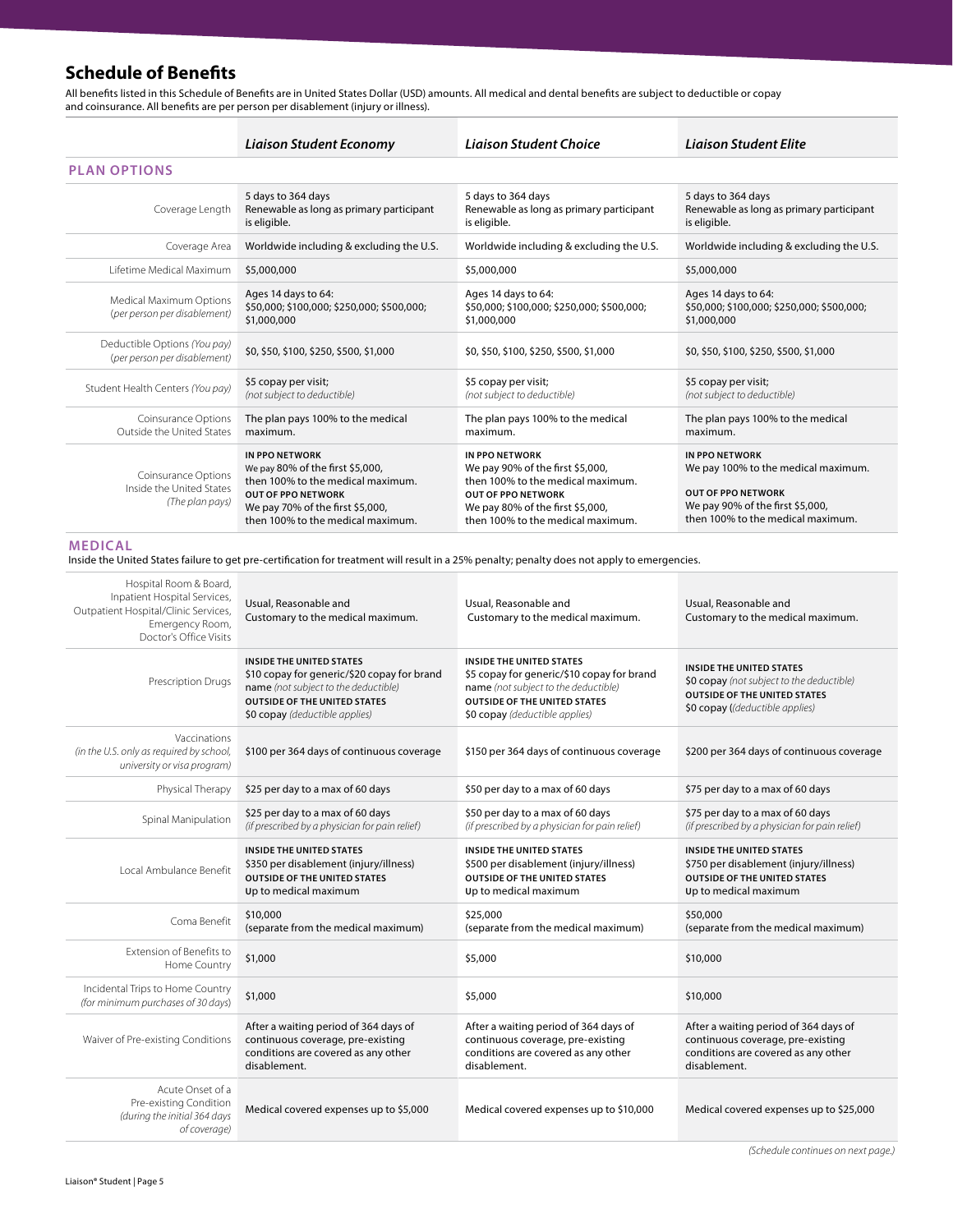## **Schedule of Benefits** *(continued)*

All benefits listed in this Schedule of Benefits are in United States Dollar (USD) amounts. All medical and dental benefits are subject to deductible or copay and coinsurance. All benefits are per person per disablement (injury or illness).

|                                                                                                                                                                            | Liaison Student Economy                                                                                                                                                                   | Liaison Student Choice                                                                                                                                                                    | Liaison Student Elite                                                                                                                                                                     |  |  |
|----------------------------------------------------------------------------------------------------------------------------------------------------------------------------|-------------------------------------------------------------------------------------------------------------------------------------------------------------------------------------------|-------------------------------------------------------------------------------------------------------------------------------------------------------------------------------------------|-------------------------------------------------------------------------------------------------------------------------------------------------------------------------------------------|--|--|
| <b>MEDICAL (CONTINUED)</b><br>Inside the United States failure to get pre-certification for treatment will result in a 25% penalty; penalty does not apply to emergencies. |                                                                                                                                                                                           |                                                                                                                                                                                           |                                                                                                                                                                                           |  |  |
| Mental Illness including Alcohol &<br>Substance Abuse                                                                                                                      | INPATIENT: \$5,000 (45 days max)<br>OUTPATIENT: 80% of URC to \$500                                                                                                                       | INPATIENT: \$10,000 (45 days max)<br>OUTPATIENT: 80% of URC to \$1,000                                                                                                                    | INPATIENT: \$20,000 (45 days max)<br>OUTPATIENT: \$2,000                                                                                                                                  |  |  |
| Motor Vehicle Accident                                                                                                                                                     | <b>INSIDE THE UNITED STATES</b><br>50% up to \$100,000<br><b>OUTSIDE THE UNITED STATES</b><br>Up to medical maximum                                                                       | <b>INSIDE THE UNITED STATES</b><br>75% up to \$100,000<br><b>OUTSIDE THE UNITED STATES</b><br>Up to medical maximum                                                                       | <b>INSIDE THE UNITED STATES</b><br>100% up to \$100,000<br><b>OUTSIDE THE UNITED STATES</b><br>Up to medical maximum                                                                      |  |  |
| Non-contact Amateur Sports                                                                                                                                                 | \$2,500                                                                                                                                                                                   | \$5,000                                                                                                                                                                                   | \$10,000                                                                                                                                                                                  |  |  |
| Maternity Care<br>For a pregnancy to be covered,                                                                                                                           | \$500                                                                                                                                                                                     | INSIDE THE UNITED STATES<br>IN PPO NETWORK: 80% up to \$10,000<br>OUT OF PPO NETWORK: 60% up to \$10,000<br><b>OUTSIDE THE UNITED STATES</b>                                              | <b>INSIDE THE UNITED STATES</b><br>IN PPO NETWORK: 80% up to \$25,000<br>OUT OF PPO NETWORK: 60% up to \$25,000<br><b>OUTSIDE THE UNITED STATES</b>                                       |  |  |
| conception must occur 180 days after<br>coverage begins.                                                                                                                   |                                                                                                                                                                                           | 80% up to \$10,000                                                                                                                                                                        | 100% up to \$25,000                                                                                                                                                                       |  |  |
|                                                                                                                                                                            | Benefits reduced 25% for failure to notify<br>us within the first 90 days of pregnancy.                                                                                                   | Benefits reduced 25% for failure to notify<br>us within the first 90 days of pregnancy.                                                                                                   | Benefits reduced 25% for failure to notify us<br>within the first 90 days of pregnancy.                                                                                                   |  |  |
| Routine Newborn Care                                                                                                                                                       | \$250 per newborn child                                                                                                                                                                   | \$500 per newborn child                                                                                                                                                                   | \$750 per newborn child                                                                                                                                                                   |  |  |
| <b>DENTAL</b>                                                                                                                                                              |                                                                                                                                                                                           |                                                                                                                                                                                           |                                                                                                                                                                                           |  |  |
| Dental - Sudden Relief of Pain<br>(for minimum purchases of 30 days)                                                                                                       | \$150                                                                                                                                                                                     | \$250                                                                                                                                                                                     | \$350                                                                                                                                                                                     |  |  |
| Dental - Accident                                                                                                                                                          | \$500                                                                                                                                                                                     | \$1,000                                                                                                                                                                                   | \$2,500                                                                                                                                                                                   |  |  |
| <b>EMERGENCY SERVICES AND ASSISTANCE</b>                                                                                                                                   |                                                                                                                                                                                           |                                                                                                                                                                                           |                                                                                                                                                                                           |  |  |
| <b>Emergency Medical</b><br>Evacuation & Repatriation                                                                                                                      | \$100,000<br>(separate from the medical maximum)                                                                                                                                          | \$500,000<br>(separate from the medical maximum)                                                                                                                                          | \$750,000<br>(separate from the medical maximum)                                                                                                                                          |  |  |
| <b>Emergency Medical Reunion</b>                                                                                                                                           | Up to \$200 per day/\$15,000 maximum                                                                                                                                                      | Up to \$200 per day/\$25,000 maximum                                                                                                                                                      | Up to \$200 per day/\$50,000 maximum                                                                                                                                                      |  |  |
| Return of Child(ren)                                                                                                                                                       | \$25,000                                                                                                                                                                                  | \$40,000                                                                                                                                                                                  | \$50,000                                                                                                                                                                                  |  |  |
| Return of Mortal Remains                                                                                                                                                   | \$50,000                                                                                                                                                                                  | \$50,000                                                                                                                                                                                  | \$50,000                                                                                                                                                                                  |  |  |
| Local Burial/Cremation                                                                                                                                                     | \$5,000                                                                                                                                                                                   | \$5,000                                                                                                                                                                                   | \$5,000                                                                                                                                                                                   |  |  |
| Natural Disaster Evacuation                                                                                                                                                | \$5,000                                                                                                                                                                                   | \$10,000                                                                                                                                                                                  | \$10,000                                                                                                                                                                                  |  |  |
| Natural Disaster Daily Benefit                                                                                                                                             | \$25 per day, 5-day limit                                                                                                                                                                 | \$50 per day, 5-day limit                                                                                                                                                                 | \$75 per day, 5-day limit                                                                                                                                                                 |  |  |
| Political Evacuation & Repatriation                                                                                                                                        | \$10,000                                                                                                                                                                                  | \$10,000                                                                                                                                                                                  | \$10,000                                                                                                                                                                                  |  |  |
| Felonious Assault                                                                                                                                                          | \$10,000<br>(separate from the medical maximum)                                                                                                                                           | \$15,000<br>(separate from the medical maximum)                                                                                                                                           | \$20,000<br>(separate from the medical maximum)                                                                                                                                           |  |  |
| Terrorism                                                                                                                                                                  | \$25,000                                                                                                                                                                                  | \$50,000                                                                                                                                                                                  | \$100,000                                                                                                                                                                                 |  |  |
| 24/7 Travel Assistance Services                                                                                                                                            | Included                                                                                                                                                                                  | Included                                                                                                                                                                                  | Included                                                                                                                                                                                  |  |  |
| AD&D                                                                                                                                                                       |                                                                                                                                                                                           |                                                                                                                                                                                           |                                                                                                                                                                                           |  |  |
| Accidental Death and<br>Dismemberment (AD&D)                                                                                                                               | \$25,000 for primary participant;<br>\$10,000 for plan participant spouse;<br>\$5,000 for plan participant child;<br>Aggregate limit of \$250,000 for total<br>number of insureds on plan | \$25,000 for primary participant;<br>\$10,000 for plan participant spouse;<br>\$5,000 for plan participant child;<br>Aggregate limit of \$250,000 for total<br>number of insureds on plan | \$25,000 for primary participant;<br>\$10,000 for plan participant spouse;<br>\$5,000 for plan participant child;<br>Aggregate limit of \$250,000 for total number<br>of insureds on plan |  |  |
| Personal liability                                                                                                                                                         | \$25,000                                                                                                                                                                                  | \$50,000                                                                                                                                                                                  | \$100,000                                                                                                                                                                                 |  |  |
| <b>OPTIONAL COVERAGE</b>                                                                                                                                                   |                                                                                                                                                                                           |                                                                                                                                                                                           |                                                                                                                                                                                           |  |  |
| Hazardous Activities                                                                                                                                                       | Up to medical maximum                                                                                                                                                                     | Up to medical maximum                                                                                                                                                                     | Up to medical maximum                                                                                                                                                                     |  |  |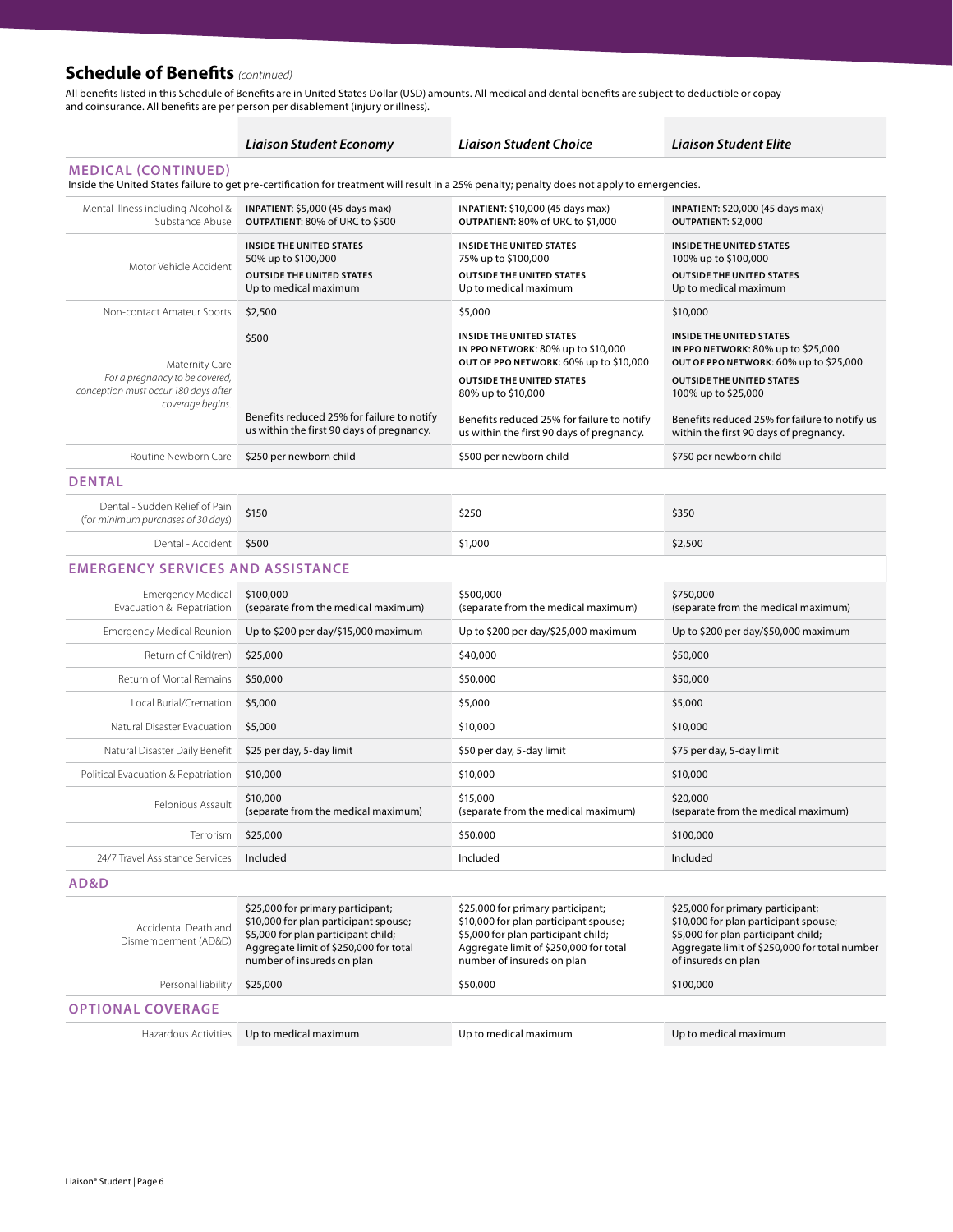## **Benefit Highlights**

**Lifetime Medical Maximum -** This is the medical maximum for the length of time you have coverage, including all extensions of coverage that you buy. It is the overall limit for all disablements (injuries and illnesses) that occur while you are covered.

**Medical Maximum Options -** You select the dollar amount for this limit. It is the limit for each injury or illness (disablement) that occurs during your period of coverage. Benefits are paid up to the medical maximum after you pay your deductible and coinsurance or copay. *The initial treatment of an injury or illness must occur within 30 days of the date of injury or onset of illness.*

**Deductible -** Your deductible is applied per injury or illness (disablement).

**Disablement -** This is an illness or injury and includes all bodily disorders due to the same or related causes.

**Extension of Benefits to Home Country –** Covers expenses incurred in your home country for conditions first diagnosed and treated outside your home country. You earn covered days at approximately 5 days per month of purchased coverage up to 60 days per 364 days of purchased coverage.

**Incidental Trips to Home Country –** Covers an illness or injury which occurs on an incidental trip in your home country. You earn covered days at home at approximately 5 days per month of purchased coverage up to 60 days per 364 days of purchased coverage.

**Maternity - This benefit amount varies considerably by plan. Pregnancies** are not covered unless conception occurs at least 180 days after the effective date of coverage. Also, there is a 25% reduction in benefits if you do not notify Seven Corners within 90 days of the pregnancy.

**Newborn -** Newborns who are born in the United States as a result of a covered pregnancy on Liaison Student are automatically covered by the plan for the first 30 days of life. You need to add them to the plan no later than the 31st day of life.

#### **Emergency Medical Evacuation & Repatriation\***

If medically necessary, we will:

- 1. Transport you to adequate medical facilities.
- 2. Transport you home after receiving medical treatment related to a medical evacuation.

**Emergency Medical Reunion\* –** If you require an emergency medical evacuation, we will send one person of your choice to be at your side while you are hospitalized.

**Return of Children\*** – If you are traveling alone with children and are hospitalized because of a covered illness or injury, we will transport the children home with an escort.

**Return of Mortal Remains\* –** We will return your remains to your home country if you die while outside your home country during the period of coverage. If you choose this benefit you do not receive the Local Cremation or Burial benefit.

**Local Cremation or Burial\* –** We will pay for the reasonable expenses for your local burial or cremation if you die while outside your home country during the period of coverage. If you choose this benefit you do not receive the Return of Mortal Remains benefit.

**Natural Disaster Evacuation & Repatriation\* –** If you need an emergency evacuation due to a natural disaster, we will arrange and pay for evacuation from a safe departure point to the nearest safe location. Seven Corners security personnel will determine the need for this evacuation in consultation with local governments and security analysts. We will also arrange and pay for lodging if you are delayed at the safe location and arrange and pay for one-way economy airfare to return you to your home country following evacuation.

**Natural Disaster Daily Benefit - We will pay for replacement** accommodations if you are displaced from planned, paid accommodations due to a natural disaster. You must provide proof of payment for the accommodations from which you were displaced.

**Political Evacuation & Repatriation\*–** We will arrange and pay for expenses for your political evacuation and/or return you to your home country via one-way economy airfare. This benefit will not apply if you did not follow a Level 3 Civil Unrest or any Level 4 Travel Advisory issued by the U.S. State Department or similar warnings from other authorities of your host country or your home country.

**Coma Benefit –** Pays benefits if you become comatose due to an accident.

**Felonious Assault –** Pays benefits if you are injured as the result of a felonious assault while traveling.

**Terrorism –** If you are injured as a result of terrorist activity, we will provide benefits if the following conditions are met:

- 1. You have no direct or indirect involvement.
- 2. The terrorist activity is not in a country or location where the United States government issued a Level 3 Terrorism, Level 3 Civil Unrest or any Level 4 Travel Advisory or similar warnings from your host country or home country within 6 months prior to your date of arrival.
- 3. You have not failed to depart a country or location following the date a warning is issued by the U.S. government or appropriate authorities of your host country or home country.

**Accidental Death & Dismemberment (AD&D) –** Pays benefits for death or loss of limbs due to an accident occurring while on your trip.

**Personal Liability –** We will pay for eligible court-entered judgments or settlements approved by Seven Corners that are related to the personal liability you incur for acts, omissions, and other occurrences for losses or damages caused by your negligent acts or omissions that result in: 1) injury to a third person; 2) damage or loss to a third person's personal property; 3) damage or loss to a related third person's personal property.

#### **Optional Coverage – Hazardous Activities**

If you plan to participate in adventurous activities while you are covered by a Liaison Student plan, you must buy this optional coverage to be protected for these activities: bungee jumping; caving; hang gliding; jet skiing; motorcycle or motor scooter riding whether as a passenger or a driver; Parachuting; parasailing; scuba diving only to a depth of 10 meters with a breathing apparatus provided You are SSI, PADI orNAUI certified; snowmobiling; spelunking; surfing; wakeboard riding; water skiing; windsurfing; or zip lining. *You must purchase this optional coverage if you wish to be covered while riding a motorcycle, motor scooter, or similar transportation when such transportation is an established and accepted routine means of public transportation for hire in the area where you are located in your host country*.

**Benefit Period –** This is the amount of time you have from the date of your injury or illness to receive treatment, and it corresponds with your period of coverage. After your coverage ends on your expiration date, you can no longer receive treatment. Remember, you must seek initial treatment of an injury or illness within 30 days of the date of injury or onset of illness.

*\*Seven Corners Assist arranges these benefits: Emergency Medical Evacuation & Repatriation, Emergency Medical Reunion, Return of Children, Return of Mortal Remains, Local Burial/Cremation, Natural Disaster Evacuation & Repatriation, and Political Evacuation & Repatriation. Failure to use Seven Corners Assist will result in the denial of benefits.*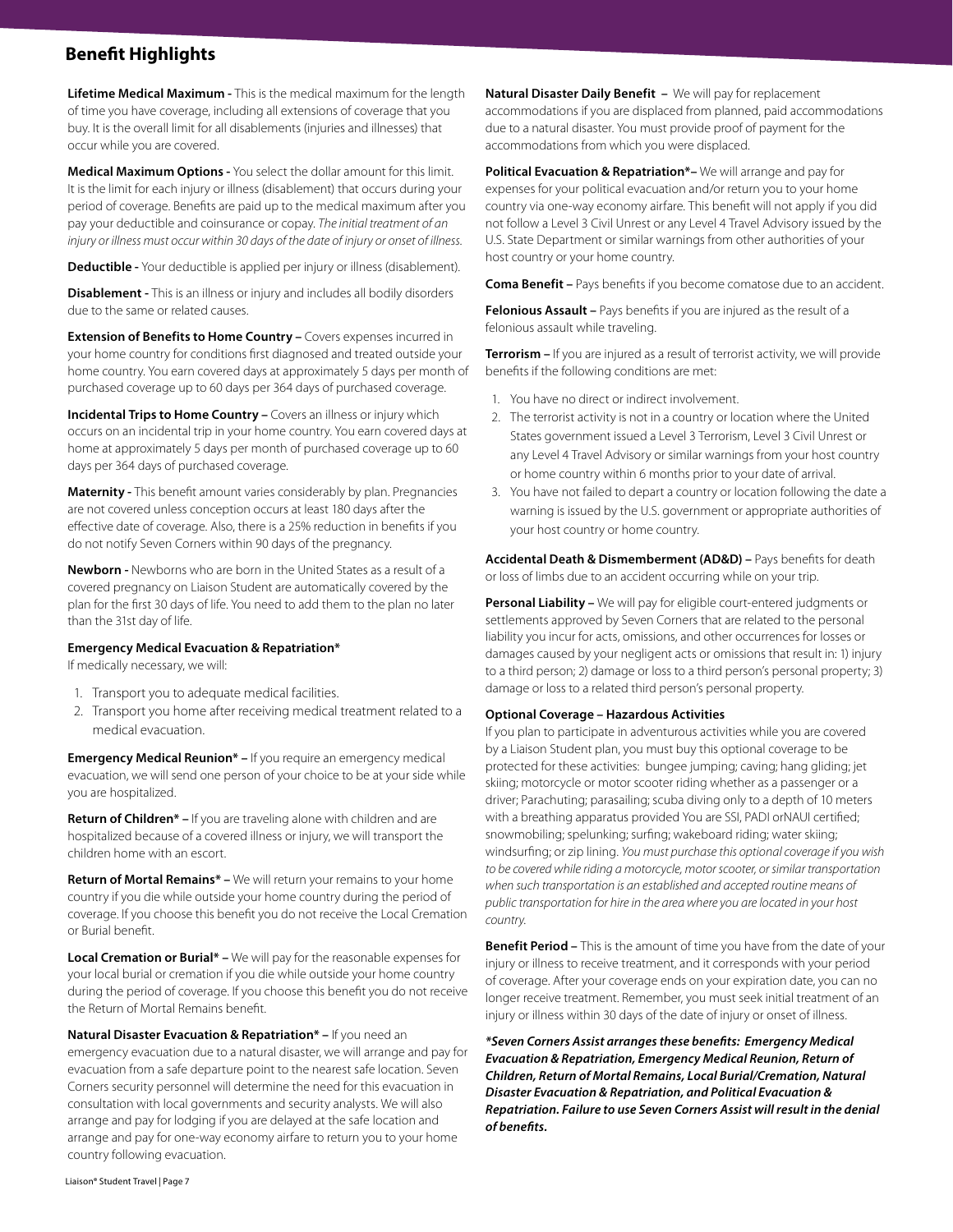#### **Mental Illness Including Alcohol & Substance Abuse**

Medical expenses for inpatient and outpatient treatment of mental illness, alcohol, and substance abuse expenses are covered as shown in the schedule. For all plan options, inpatient treatment is limited to 45 days.

#### **Non-contact Amateur Sports**

Medical expenses are covered as shown in the schedule if you are injured while participating in a non-contact amateur sport. These sports include: high school, interscholastic, intercollegiate, intramural or club sports exclusive to the following list of covered sports: tennis, squash, ultimate frisbee, kickball, volleyball, track & field, water-polo, baseball, basketball, aerobics, dancing, sailing, sea kayaking/canoeing, horseback riding, surfing, snow skiing, snowboarding, roller skating, rollerblading and swimming.

## **Filing a Claim**

For a claim to be payable, it must meet the terms and conditions in the Liaison Student Certificate of Insurance. In addition, you must submit a complete claim form to us within 90 days of the date of service. Claims are paid two ways:

1) We pay your provider if they did not require you to pay upfront. To do this, we need an itemized bill from the provider along with a claim form completed by you.

2) We reimburse you if you paid medical expenses upfront. To do this, we need an itemized receipt (showing you paid the expenses) along with a claim form completed by you.

Important: If you are traveling in the U.S. and visit a provider in network, please do not pay for services upfront and instead allow the provider to bill Seven Corners. Your ID card will provide information about the PPO network in the United States.

Visit **sevencorners.com/claims** to find forms and instructions on filing a claim.

## **Geographic Restrictions**

**State Restrictions –** We cannot accept an address in Maryland, Washington, New York, South Dakota, and Colorado.

**Country Restrictions –** We cannot accept an address in Canada, Australia, Switzerland, Islamic Republic of Iran, Syrian Arab Republic, United States Virgin Islands, Gambia, Ghana, Nigeria, and Sierra Leone.

**Destination Restrictions –** We cannot cover trips to Islamic Republic of Iran and Syrian Arab Republic.

Please contact your agent for other coverage options.

## Coverage for Pre-existing Conditions

This includes any medical condition, sickness, injury, illness, disease, mental Illness or mental or mental nervous disorder whether or not previously manifested, symptomatic, known, diagnosed, treated or disclosed during the 36-month period immediately before your coverage begins.

Pre-existing conditions are covered in two ways:

#### **Acute Onset of a Pre-existing Condition**

This coverage is provided during your first 364 days of coverage.

We pay up to the amount shown in the Schedule of Benefits for an acute onset of a pre-existing condition *if it occurs during the initial 364 days of your coverage period and if you receive treatment within 24 hours of the sudden and unexpected recurrence. We pay for one acute onset per pre-existing condition.* 

Coverage is available for eligible medical expenses until the condition is no longer acute or you are discharged from the hospital.

This benefit does not include coverage for known, scheduled, required, or expected medical care, drugs or treatments existent or necessary prior to the date your coverage began.

#### What is an Acute Onset of a Pre-existing Condition?

It is a sudden and unexpected outbreak or recurrence of a pre-existing condition that occurs spontaneously and without advance warning either in the form of physician recommendations or symptoms and requires urgent care. A pre-existing condition that is congenital or that gradually becomes worse over time will not be considered an acute onset. Also, a pre-existing condition will not be considered an acute onset if during the 30 days prior to the acute event you had a change in prescription or treatment for a diagnosis related to the acute event.

#### **Waiver of Pre-existing Conditions**

After you have been continuously covered for 364 days under a Liaison Student plan, we waive the pre-existing condition exclusion, so that pre-existing conditions are covered the same as other conditions with applicable copay, deductible, and coinsurance.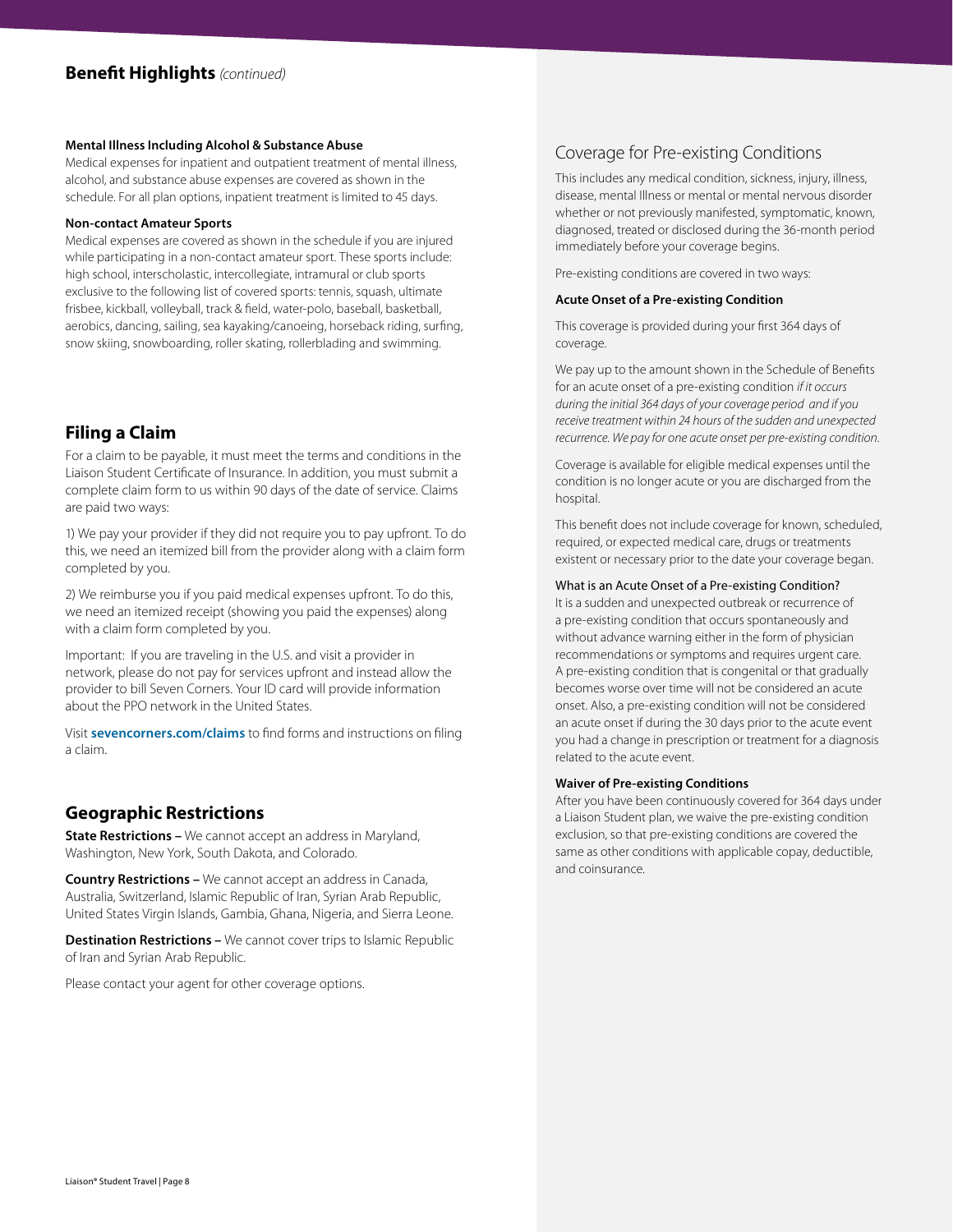## **Exclusions**

The exclusions below apply to these benefits: Medical Covered Expenses, Coma, Extension of Benefits in Home Country, Incidental Trips to Home Country, Dental Emergency - Sudden Relief of Pain, Dental Emergency - Accident, Emergency Medical Evacuation and Repatriation, Emergency Medical Reunion, Return of Minor Children, Return of Mortal Remains, Local Burial/Cremation, Natural Disaster Evacuation and Repatriation, Political Evacuation and Repatriation, Accidental Death and Dismemberment, Personal Liability, and Optional Coverage - Hazardous Activities.

These exclusions exclude expenses that are for, resulting from, related to, or incurred for the following:

1. Pre-Existing Condition(s) except as waived for Waiver of Pre-existing Conditions, Acute Onset of Pre-existing Conditions, Emergency Medical Evacuation and Repatriation, Emergency Medical Reunion, Return of Mortal Remains, and Local Burial or Cremation;

2. Claims not received by the Company or Administrator within ninety (90) days of the date of service:

3. Treatment that (i) exceeds Usual, Reasonable, and Customary Expenses; (ii) is Investigational, Experimental, or for research purposes; or (iii) received in a Hospital emergency room visit that is not a Medical Emergency;

4. Treatment, services, or supplies that are not administered by or under the supervision of a Physician or Surgeon and products that can be purchased without a Physician's or Surgeon's prescription;

5. Routine physicals, inoculations, or other examinations or tests conducted when there is no objective indications or impairments in normal health;

6. Chiropractic care unless specifically provided for in the Plan or acupuncture;

7. Services, supplies, medications, testing, or Treatment prescribed, performed,

or provided by a Relative or Immediate Family Member;

8. Durable medical equipment;

9. False teeth, dentures, dental appliances, dental expenses, normal ear or hearing tests, hearing aids, hearing implants, eye refractions, eye examinations for prescribing corrective lenses or eye-glasses unless caused by Accidental Injury, eyeglasses, contact lenses, or eye surgery when the primary purpose is to correct nearsightedness, farsightedness, or astigmatism;

10. Replacement of artificial limbs, eyes, larynx, and orthotic appliances;

11. Custodial Care, Educational or Rehabilitative Care, or any Treatment in any establishment for the care of the aged;

12. Vocational, occupational, sleep, speech, recreational, or music therapy;

13. Pregnancy, unless a Covered Pregnancy, and Illness or complications from Pregnancy, childbirth, abortion, miscarriage including that resulting from an Accident, postnatal care, preventing conception or childbirth, artificial insemination, infertility, impotency, sexual dysfunction, or sterilization or reversal thereof;

14. Sleep apnea or other sleep disorders;

15. Mental and Nervous Disorder unless specifically provided for in the Plan,

Rest Cures, learning disabilities, attitudinal disorders, or disciplinary problems; 16. Congenital abnormalities and conditions arising out of or resulting therefrom.

17. Temporomandibular joint;

18. Occupational Diseases;

19. Exposure to non-medical nuclear radiation or radioactive materials;

20. Sexually-transmitted diseases, venereal diseases, and conditions and any consequences thereof;

21. Acquired Immune Deficiency Syndrome (AIDS), AIDS-Related Complex (ARC), or the Human Immunodeficiency Virus (HIV);

22. Human organ or tissue transplants.

23. Exercise programs whether prescribed or recommended by a Physician or therapist;

24. Weight reduction programs or the surgical Treatment of obesity including, but not limited to, wiring of the teeth and all forms of intestinal bypass Surgery;

25. Cosmetic or plastic Surgery including deviated nasal septum; modifications of Your physical body intended to improve Your psychological, mental, or emotional well-being including, but not limited to, sex-change Surgery;

26. Acne, moles, skin tags, disease of sebaceous glands, seborrhea, sebaceous cyst, unspecified disease of the sebaceous glands, hypertrophic and atrophic conditions of skin, nevus;

27. Hazardous Activities unless You purchase optional hazardous activities coverage and then only for the activities covered under that option under Section 7;

28. Injuries sustained while participating in professional Athletics, amateur Athletics, intercollegiate Athletic or interscholastic Athletics unless specifically provided for in the Plan including, but not limited to, events, games, matches, practice, training camps, sport camps, conditioning, and any other activity related thereto but excluding non-competitive, recreational, or intramural activities;

29. Any Illness or Injury sustained while participating in an athletic activity that is sponsored or sanctioned by the National Collegiate Athletic Association (and/ or any other collegiate sanctioning or governing body), or the International Olympic Committee;

30. Abuse, misuse, illegal use, overuse, dependency upon, or being under the influence of alcohol, drugs, chemicals, or narcotic agents unless administered under the advice of a Physician and taken in accordance with the proper dosing as directed by the Physician;

31. Suicide or any attempt thereof; self-destruction or any attempt thereof; or any intentionally self-inflicted Injury or Illness;

32. Terrorist Activity except as provided under Section 5.10; War, Hostilities, or War-Like Operations;

33. Commission of a criminal offense or any other criminal or illegal activity as defined by the local governing body;

34. You unreasonably fail or refuse to depart a country or location following the date a warning to leave that country or location is issued by the United States government or similar warnings issued by other appropriate authorities of either Your Host Country or Your Home Country;

35. Service in the military, naval, coast guard, or air service of any country or while on duty as a member of a police force or unit;

36. Treatment paid for or furnished under any other individual, government, or group policy or Expenses incurred at no cost to You;

37. You while in Your Home Country unless covered under Extension of Benefits in Home country and Incidental Trips to Home Country;

38. Conditions for which travel was undertaken to seek Treatment after Your Physician has limited or restricted travel;

39. Travel accommodations;

40. Injury sustained while You are riding as a pilot, student pilot, operator, or crew member, in or on, boarding or alighting, from any type of aircraft;

41. Injury sustained while You are riding as a passenger in any aircraft (i) not having a current and valid Airworthy Certificate and (i) not piloted by a person who holds a valid and current certificate of competency for piloting such aircraft;

42. Flying in any aircraft being used for acrobatic or stunt flying, racing, endurance tests, rocket-propelled aircraft, crop dusting or seeding or spraying, firefighting, exploration, pipe or power line inspection, any form of hunting or herding, aerial photography, banner towing, or any experimental purpose; and

43. Participating in contests of speed or riding or driving in any type of competition.

44. Loss of life;

- 45. Long-term disability;
- 46. Financial guarantee, financial default, bankruptcy, or insolvency risks;

47. Charges for pre-natal care, delivery, post-natal care, and care of Newborns, unless they are for a Covered Pregnancy;

48. Injury sustained or Disablement due wholly or partly to the effects of intoxicating liquor or drugs other than drugs taken in accordance with the proper dosing as directed by a Physician;

49. Injury sustained as the result of You operating a Motor Vehicle while not properly licensed to do so in the jurisdiction in which the Motor Vehicle Accident takes place.